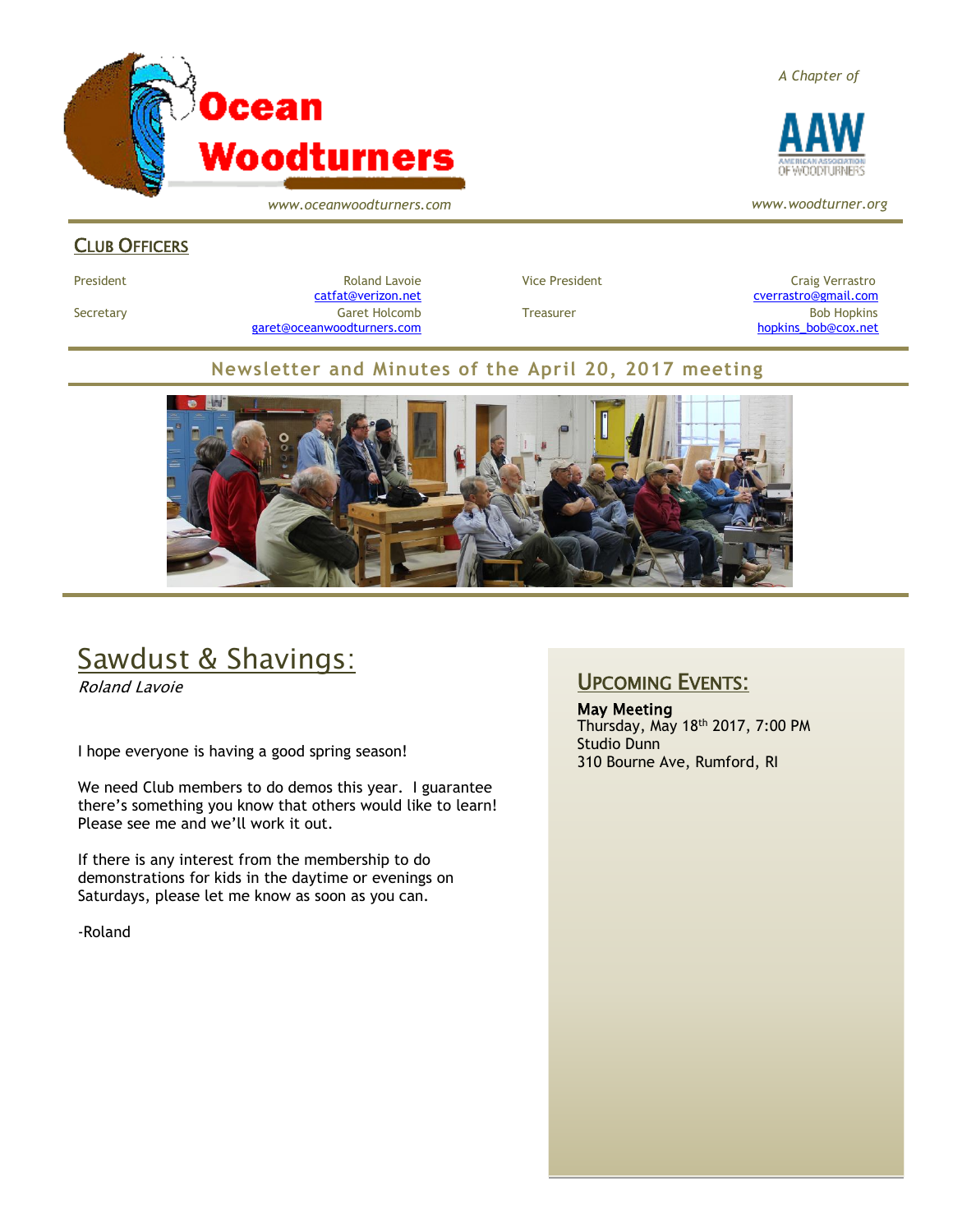# Secretary's Notes

Garet Holcomb

I'm always looking for content for the newsletter. Photos, tips, jokes, article, whatever you come across that it's of interest, please send it to me so I can spread the word!

# Treasurer's Report

#### Bob Hopkins

We have a balance of \$1832.66 in the fund, of which \$62.49 is set aside for the camera fund.

You can pay your dues directly from the website at <http://www.oceanwoodturners.com/dues.cfm>

Dues: Club dues are \$25 annually. For members who wish to have a printed Newsletter mailed to them monthly, there is an annual charge of \$5 to cover postage, payable with club dues. All payments should be mailed to:

> Bob Hopkins 48 Tilbury Drive, Bristol, RI 02809

# Meeting Minutes

### Roland opened the meeting with 19 members present

Treasurer's Report – Bob's report was read and accepted by the group.

Committee Reports. All committees are looking for help from the membership. Please contact the committee chairs for more info.

| <b>Program Committee:</b>     | No report |
|-------------------------------|-----------|
| <b>Outreach Committee:</b>    | No report |
| <b>Fundraising Committee:</b> | No report |

Library - Gail has new material that was requested by members.

AAW Membership - The AAW is offering 50% off first year dues for new members, only between April 1 and June 30, 2017. If you're interested, please follow this link to take advantage: [http://tiny.cc/AAWNewGen.](http://tiny.cc/AAWNewGen) You must use this link to get the discount.

Demos – Roland is interested in generating and maintaining a list of members who are willing to do Demonstrations outside the Club. For schools, Boy Scouts, or other organizations. It would be helpful to have a sheet ready for when inquires come in. If you are willing and able, please contact Roland to add your name to the list.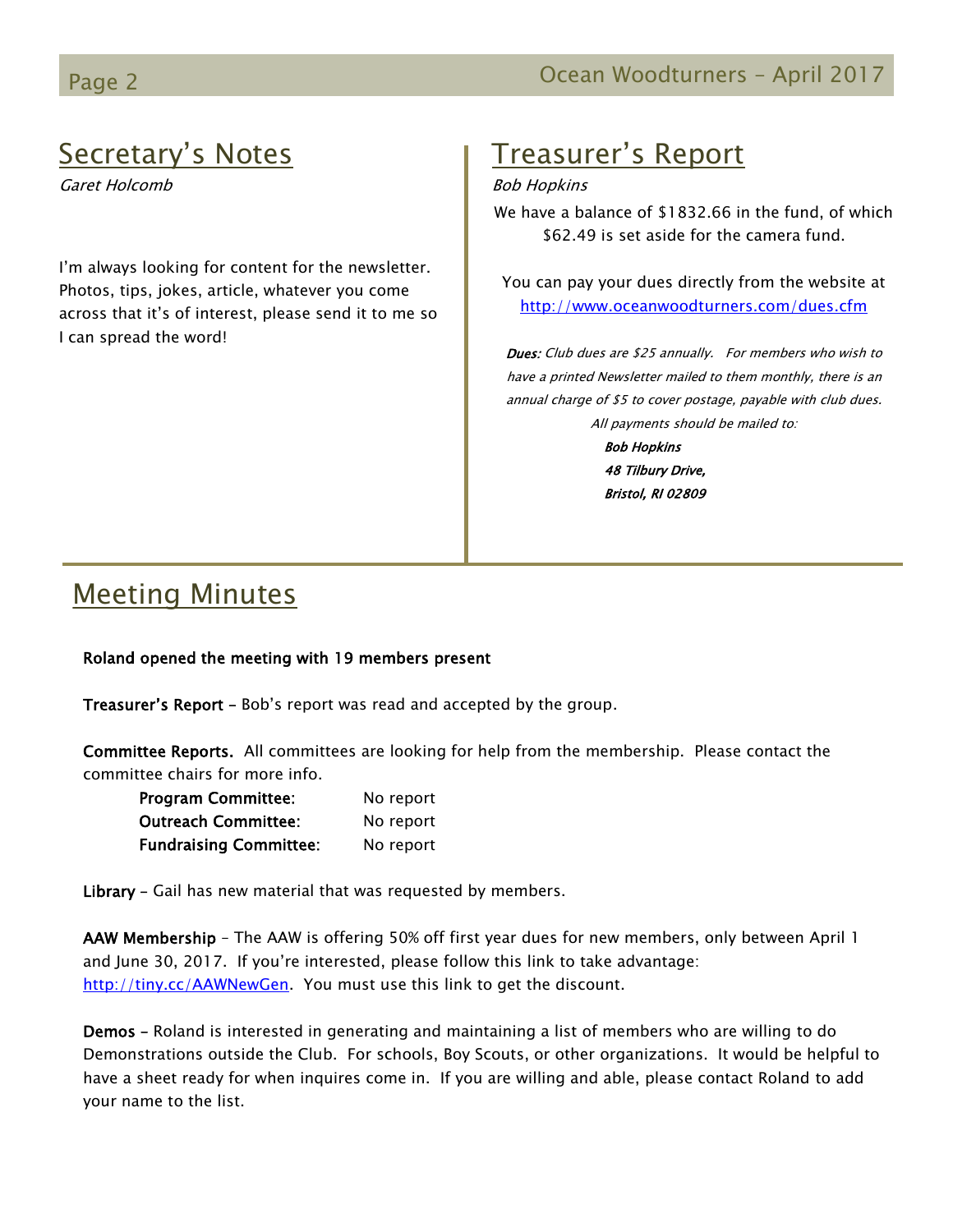## Ocean Woodturners - April 2017 **Page 3** Page 3

# Show and Tell



Large Walnut lazy Susan and base, no hardware needed



## Paul Tavares



Segmented vessel with open segemented detail ring. Maple, Yellowheard, and "some kind of brown wood from the floor". Used the Seg-Easy open segmenting jig.



Mike Murray



Hollow vessels with finials. Pierced and dyed, with leaf accents

The AAW is offering 50% off first year dues for new members, only between April 1 and June 30, 2017. If you're interested, please follow this link to take advantage: [http://tiny.cc/AAWNewGen.](http://tiny.cc/AAWNewGen) You must use this link to get the discount.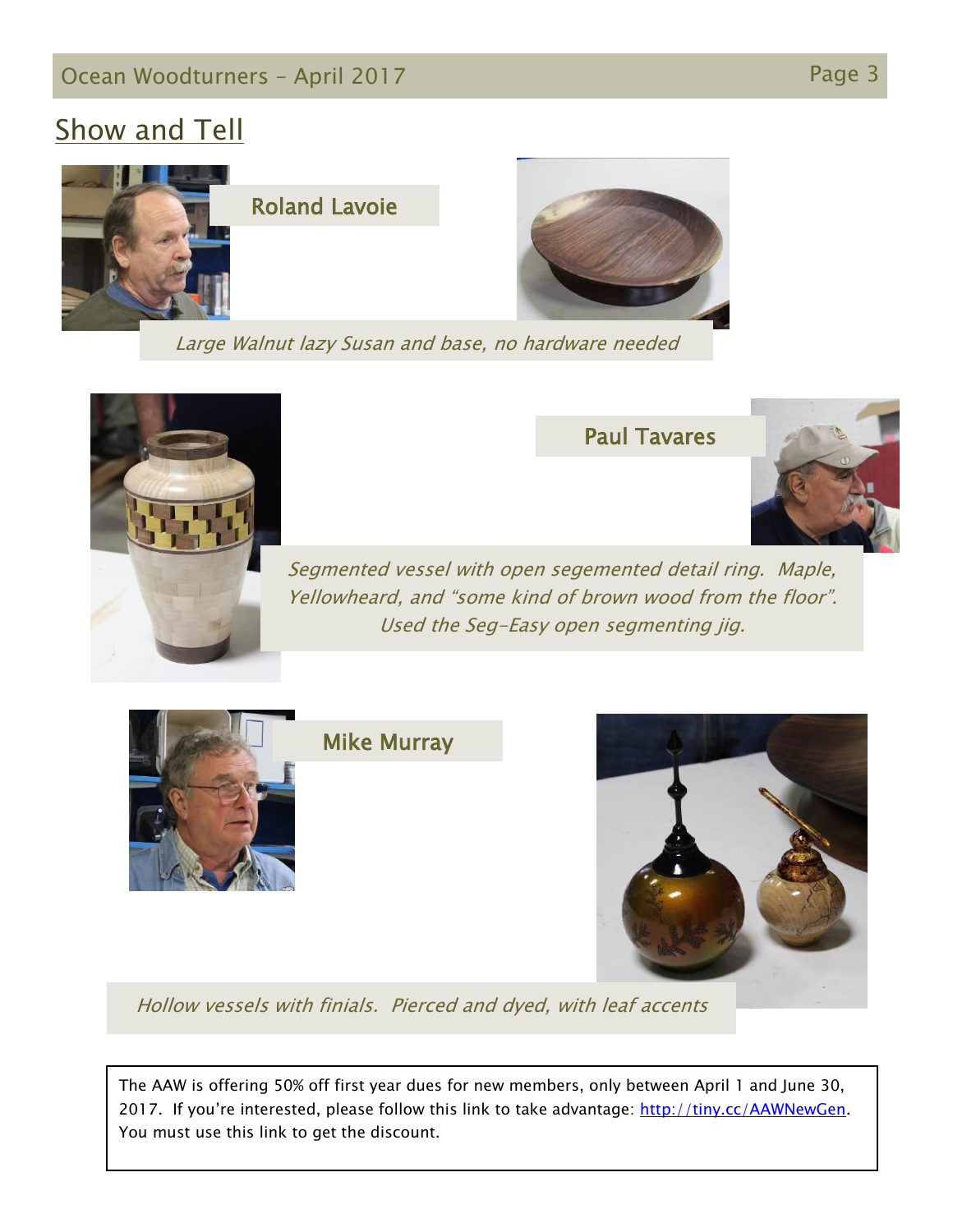## Page 4 **Ocean Woodturners – April 2017**

# Show and Tell (Cont.)



Live-edge Cherry Bowl



OW member Chuck Beland has several tools for sale. He's looking for \$450 firm for the whole package, please contact him for details. His phone number is 401-338-6595 - Jet mini – 1014 (non-vs) lathe with bed extension perfect working order. - Barracuda chuck - Flat jaws for bottom of bowl - Monster tool T-Nut on tool rest - Curved tool rest for bowls - Professionally made 6" straight tool rest made from grade 5 steel - Professionally made 10" straight tool rest made from grade 5 steel - Professionally made J tool rest 9" x 5" made from grade 5 tool steel - Professionally made Longworth chuck - Homemade chuck for bottom of bowls - Home made steady rest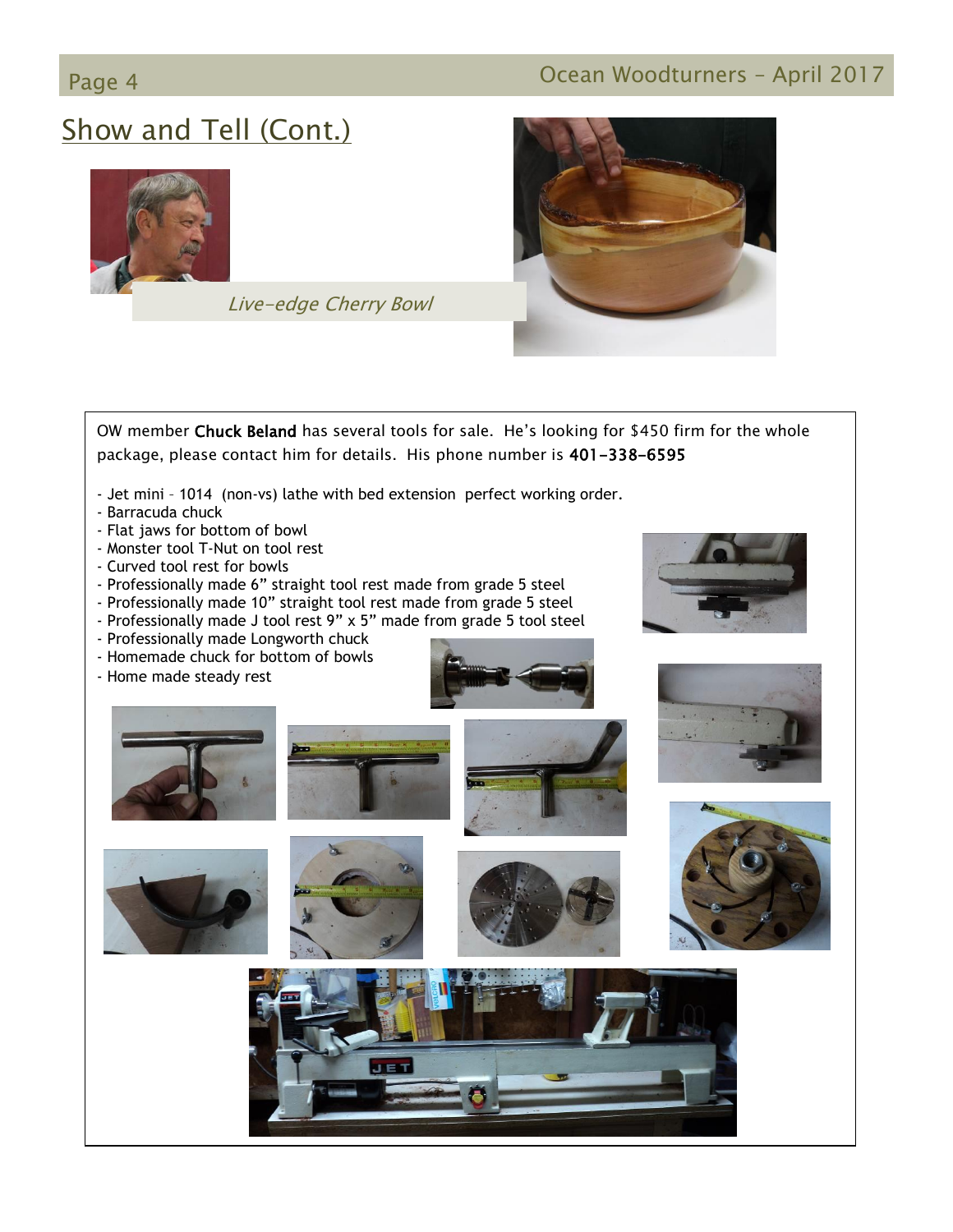# **Demonstration**



## Alex Amoruso Demonstrates Tangential Turning

Alex gave an updated demonstration of his refined tangential turning technique, from glue-up through finishing. Watch the Ocean Woodturners website for the upcoming video on this Demo.